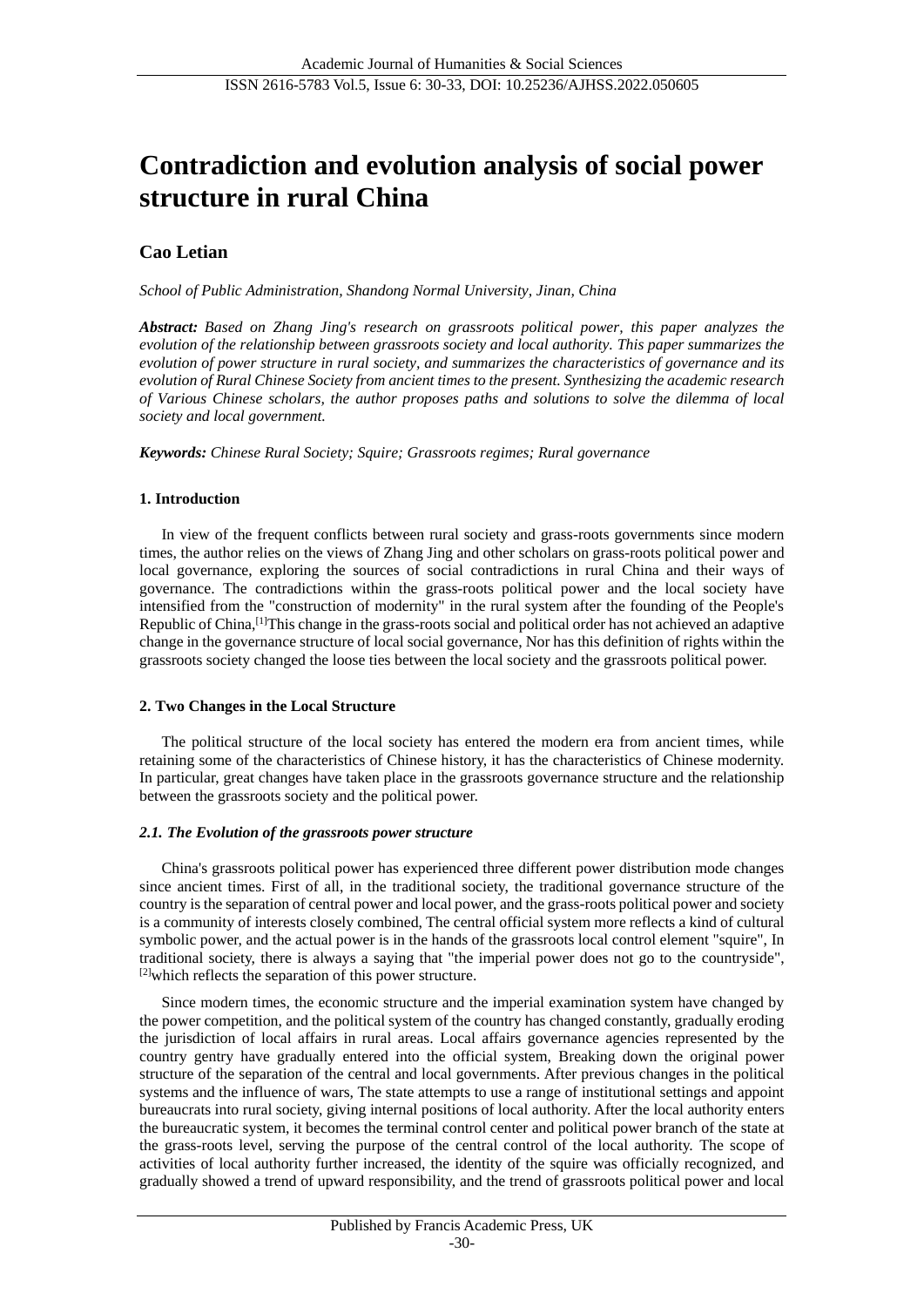# ISSN 2616-5783 Vol.5, Issue 6: 30-33, DOI: 10.25236/AJHSS.2022.050605

society began to separate. The power of the grassroots political power was granted by the government after the founding of the country, and the power came from the superior and increased year by year, In line with the principle of upward responsibility, local officials no longer rely on social support, ignoring the connection with the lower level, and further weaken their common interests. Although the increase of grassroots political power has changed the composition of the authority group, it still cannot change the structural relationship between grass-roots authority and society, Although the composition of local authority has changed, it has not changed the function of local authority to allocate rural social resources and transmit information from top to bottom. The new authority plays its original role in the old relationship.

#### *2.2. The Evolution of the Relationship between Grassroots Authority and Local Society*

Along the analysis logic of the grassroots power structure, one to one, the relationship between the grass-roots authority and the local society has also changed accordingly, China's traditional governance structure is separated into two parts, the central government and local authority constituted a dual-track politics without mutual interference.

#### *2.2.1. Ancient Traditional Rural Society and Grassroots Political Power*

the local authority managing the fixed township by the gentry with public status, "Public identity" first requires family members to have a sense of mission and leadership, as well as a highly responsible "elite". This public identity needs to be acquired not only through the accumulation of wealth and knowledge, but also by the concern for the public interest. Under necessary or special circumstances, it is also necessary to compromise personal interests to contact the collective, call on the people to care about the poor families, to gain the recognition of the people, This public identity can become the hub of stabilizing the rural order and connecting the regime. The gentry regulated the behavior of the villagers through the rules of the village regulations and the authority of the public identity, Chinese traditional rural social governance is closely combined based on family collective and collective regulation, and the power source of local authority and grassroots society are closely combined with, Collective interests are inseparable from the interests of local authority. Traditional rural property is also "collective property rights". Trading is restricted by local communities, local authoritative individual interests are highly combined, local common rights and interests are closely combined, and the outflow of resources is difficult. Local authority mastering the resources of grassroots social governance is the key of local integration. As the core part and internal member of the rural social community, the squire fought for the common rights of the internal members of the rural society, Under this "dual-track political mode", the local authority and the official authority were separated, and the imperial power and the gentry power were separated, shaping the close connection of the local internal community. The internal and external connections of the traditional rural society rely on the unique identity of the gentry, showing the close internal connections and loose outside of the society.

#### *2.2.2. Modern Rural Society and Political Power*

In modern times, the political system of the country changes day by day, leading to the local authority represented by the gentry gradually entered the official system, the provincial finance is also classified into the central financial division, the public identity of the gentry from the grassroots social identity to the government organs, The legitimacy of local authority has shifted to upper government grants. With the continuous change of the political system, the local community began to disintegrate, the common interests of the local authority and the rural society were gradually reduced, and the rural society gradually came into the scope of local governance, eroding the original political model of the local society, and transforming the traditional "dual-track politics" into "monorail politics". Both Zhang Jing and Fei Xiaotong have some different views on the existence of "dual-track politics" here, but both are objective descriptions of the same problem from different angles.<sup>[3]</sup>Zhang Jing believes that since modern times, the local authority has gradually become more bureaucracies. From 1929 to 1931, after the Kuomintang realized the unified management of the whole country, the central government used the rural gentry representing the local authority to manage the grassroots society, In this case, the source of power of authoritative groups has changed, the connection and trust between local authority and grassroots society are gradually weakened, and the connection between common interests has weakened, After the local authority entered the bureaucratic system, the gap between the bureaucratic system and the local society continued to deepen. After the founding of the People's Republic of China, the identity of local authority ceased to exist, the new system and mode of production gradually enhanced the power of grassroots political power, and the local authority disappeared. The consequence of managing rural society by administrative means is to further weaken the connection between grass-roots political power and local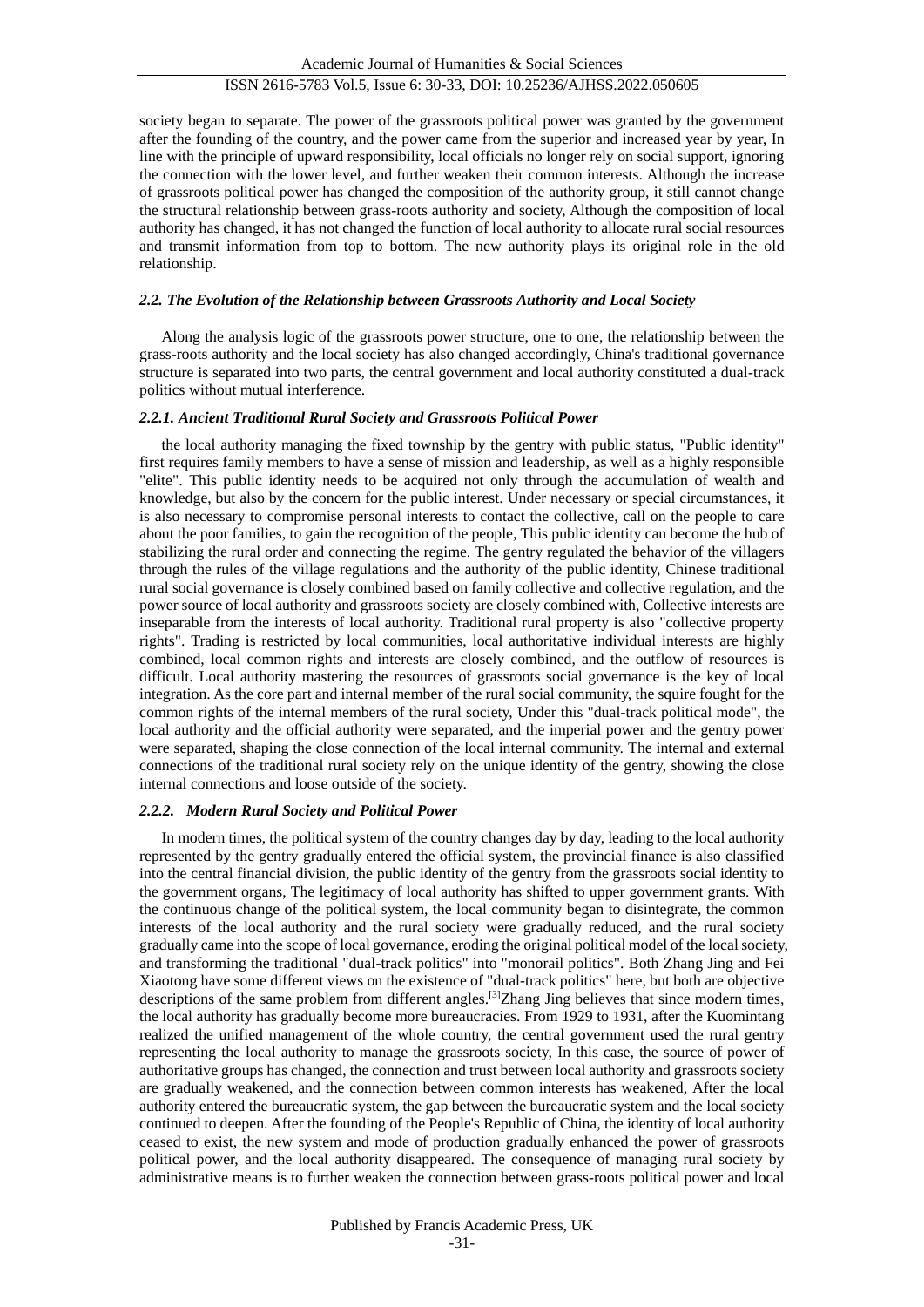society. The control of the grass-roots political power is enhanced, the common interests of the rural social community no longer exist, and the local political power cannot speak for the common interests of the grass-roots society, Being responsible for the power structure, the conflict between grass-roots society and local political power was deepened, which produced the internal contradictions and root causes of problems between grass-roots political power and local society put forward in Zhang Jing's article.

The structural problems in the rural conflict mean that the control of the grass-roots political power over the grass-roots society gradually increases, but the sense of civic identity and morality and legitimacy decreases, and it is difficult to integrate the society. Secondly, Zhang Jing believes that the connection between state and society is further weakened, and with the gradual change of the intermediary nature of state and society communication, the basic contradiction between the internal operation of the grassroots regime and the grassroots society is revealed. Until this time, this contradiction has not changed fundamentally, and the internal consistency between grass-roots political power and grass-roots society is damaged, intensifying the contradiction between grass-roots society and political power.

#### **3. The Ways of Solving the Dilemma of the Relationship between Grassroots Society and Local Political Power**

How to solve the dilemma of the relationship between grassroots society and local political power is still the key problem of the current rural governance.

# *3.1. Improve the Space for Rural Social Autonomy*

First of all, it is the key to solve the internal problems of grass-roots society by cultivating the autonomous space of farmers and giving play the new value of traditional rural rules and regulations in the new era.In the rural autonomous environment, non-institutional conditions such as traditional village rules and regulations will affect the internal development of the countryside<sup>[4]</sup>. Faced with various problems in the practice of rural democratic autonomy in recent years, Xu Yong believes that China's new political party relationship provides a new possibility for solving grassroots social difficulties, and provides sufficient conditions for effectively giving play to the integration, coordination and mobilization of rural areas<sup>[5]</sup>. The Communist Party of China is a highly disciplined party with close proximity to the masses. At the same time, it has a high degree of organization to unite the masses of workers and peasants and make all sectors of society with farmers as the main body strive for the common goal. Similarly, in the future development of rural revitalization, it is inevitable to encounter the relationship between grassroots society and grassroots government, so it is necessary to establish and improve the autonomy space of rural society under the leadership of the Party, constantly promote the practice and exploration of autonomy under the leadership of the Party, integrate multi-dimensional rural resources, and gather the internal space. Through "political parties to the countryside" to realize the unity of farmers and the Party, that is, the diffusion of Party organizations to the countryside, and the politicization of farmers with rural grass-roots Party organizations as the core. This process is the embodiment of the legalization of party rule, so through the "new elite" of the rural political mobilization and business integration expectations of the relationship between grass-roots political power and local society. However, because the connection between the new elite and the rural society has not been closely combined, the new elite is still responsible for the higher political power rather than the collective interests of the village, resulting in the internal conflicts of the grass-roots society still exist. Therefore, the author believes that in order to realize the governance of grass-roots society and strengthen the harmony between grass-roots society and political power, it is necessary to establish the autonomous space of grass-roots society and give play to the new value of traditional rural rules and regulations in the new era. The new elite of rural society should not only accept the assignment of superiors, pressure the grass-roots society and put the heavy burden on farmers, but reflect the interests of rural society on the basis of public opinion and speak for farmers.

#### *3.2. Punish the Alliance between the Black and Evil Forces and the Grassroots Political Power*

Before the central government decided to promote the special fight against "combating Mafia and evil", local governments, in order to quickly align with local forces in promoting the transfer of land projects and the efficient use of flow resources, and form a resource community with mutual interests. This community harmed the interests of the people, hindered the normal life of farmers in the countryside,